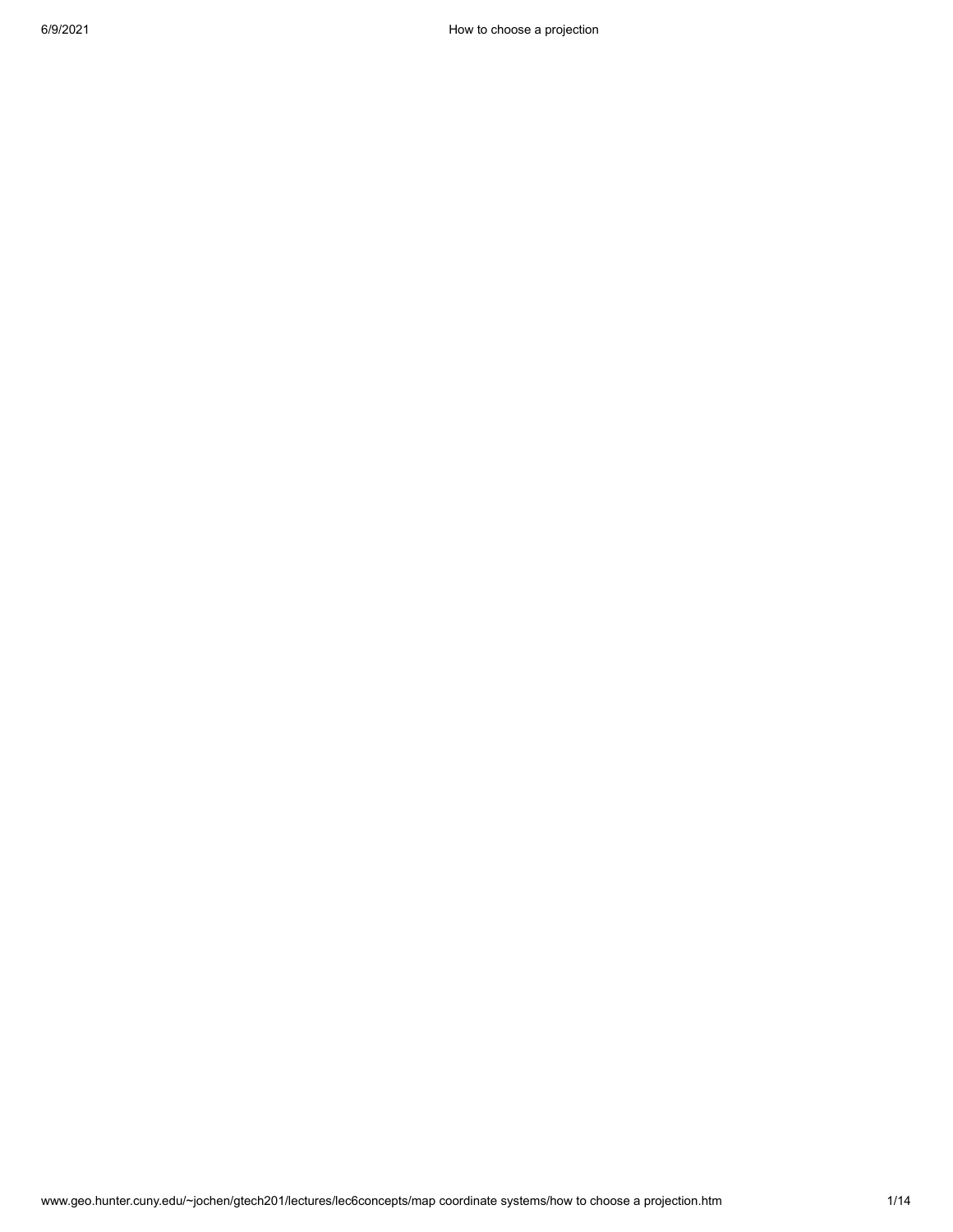## **Choosing a projection**

Even with all you've learned about map projections, you may feel that you still don't know how to pick a good one—that is, a projection that meets your needs. So what makes a projection good? Two main things.

First, if your map requires that a particular spatial property be held true, then a good projection must preserve that property. In the first concept of this topic, you'll look at this issue in more detail.

Second, a good projection minimizes distortion in your area of interest. This issue is complicated (for instance, are all types of distortion equally important?) and also too mathematical to be explored in great detail. But the second and third concepts in this topic will present some fairly simple and useful rules.

Most of the time, it's not that hard to pick a good projection. Apart from what you'll learn in the rest of the topic, here are a few points to keep in mind:

- · **ArcMap can help.** ArcMap has a large number of predefined projections organized by world, continent, and country. You can navigate quickly to appropriate projections for any part of the world.
- · **Distortion is often insignificant.** When you're working at large scales—for example, provinces or districts within countries—distortion doesn't play a significant role, and almost any projection that is centered on your area of interest is okay. To put it more picturesquely, you can't flatten a beachball without a lot of distortion, but you can flatten a postage stamp on a beachball.
- · **You're not stuck with a bad choice.** It's easy to change projections and to modify projection parameters in ArcMap. So it's almost never too late to correct a flawed choice.
- · **You don't always have to choose.** You may be working on a project or for an organization where the question of which map projection to use has already been decided. For example, the State Plane and UTM coordinate systems are established standards for many large and medium-scale maps of U.S. states. (You'll learn about these coordinate systems and the projections they are based on in the next module.)

#### **Concepts**

#### **What is the map's purpose?**

When you choose a projection, the first thing to consider is the purpose of your map. For general reference and atlas maps, you usually want to balance shape and area distortion. If your map has a specific purpose, you may need to preserve a certain spatial property—most commonly shape or area—to achieve that purpose.

#### **Maps that preserve shape**

On a conformal projection, all local angles measured from a point are correct and all local shapes are true. You should use a conformal projection when the map's main purpose involves measuring angles, showing accurate local directions, or representing the shapes of features or contour lines. This category includes:

- Topographic maps and cadastral (land parcel) maps
- Navigation charts (for plotting course bearings and wind direction)
- Civil engineering maps
- **Military maps**
- Weather maps (for showing the local direction in which weather systems are moving)



Click each of the maps above to learn more about them and the projections they are in.

Most of the maps in the list above would be large or medium-scale. In fact, most large-scale maps nowadays are conformal, regardless of their purpose.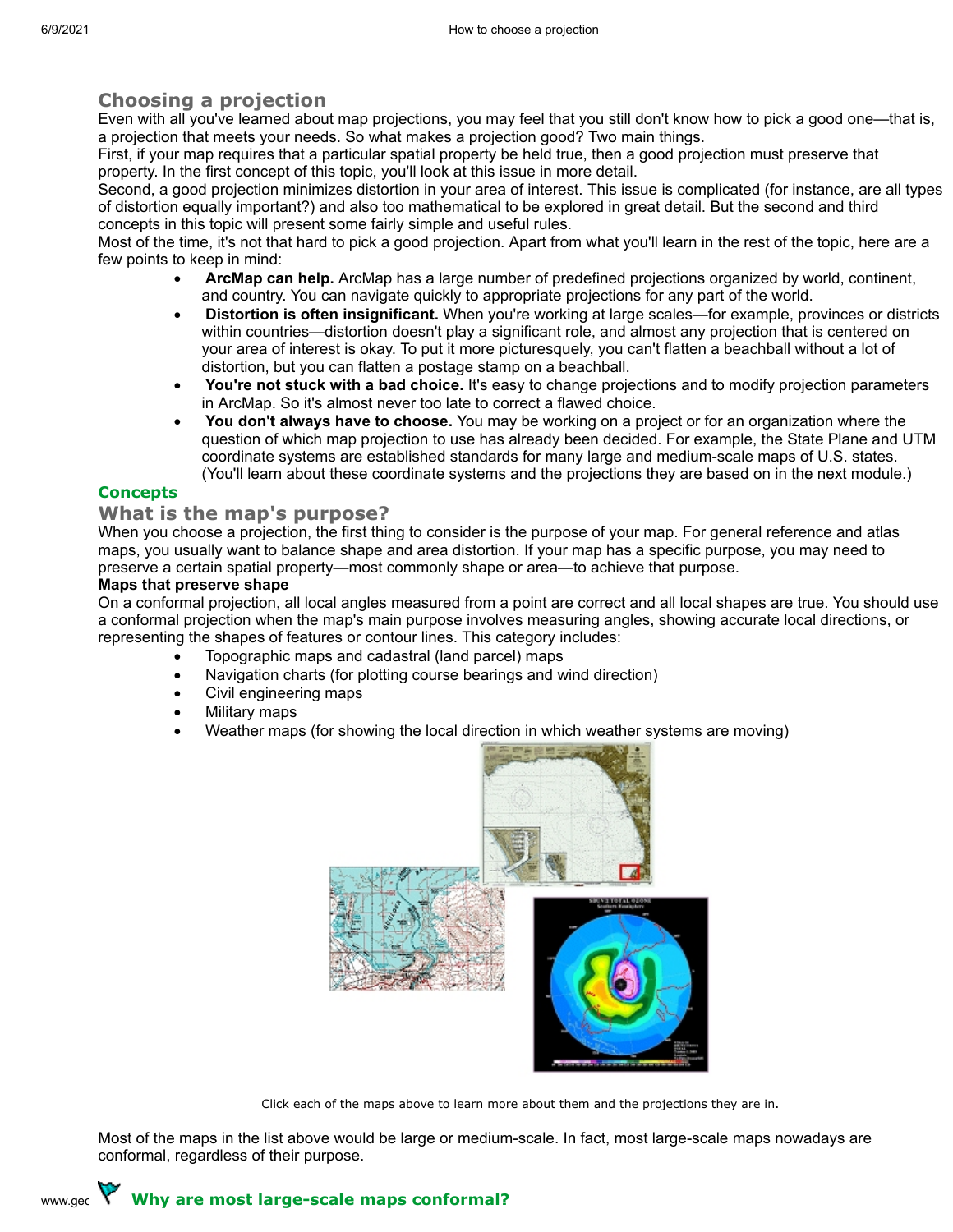At large scales, a conformal projection centered on the area of interest produces insignificant errors in distance and area. These errors are often smaller than what D.H. Maling, author of *Coordinate Systems and Map Projections*, calls the "zero dimension"—the point at which projection distortion is less than the error caused by physical properties of the map (paper shrinkage, pen width, and so on).

"Large-scale" is not an exact term, but in this context it should hold for scales of 1:100,000 or larger. It may also apply to smaller scales if the area of interest has a compact shape. For example, Maling says that the area distortion in a 1:500,000 Transverse Mercator projection of England is trivial.

#### **Maps that preserve area**

On an equal-area projection, the size of any area on the map is in true proportion to its size on the earth. You should use equal-area projections to show:

- The density of an attribute with dots (for example, population density)
- The spatial extent of a categorical attribute (for example, land use maps)
- · Quantitative attributes by area (for example, Gross Domestic Product by country)

Equal-area maps have also been used as world political maps to correct popular misconceptions about the relative sizes of countries.



Dot density map of federally-owned and Indian land in the U.S. by departmental jurisdiction. Albers Equal-Area Conic projection.

# **Why equal-area projections are essential for dot-density maps?**

Dot-density maps show the concentration of an attribute in an area. The map of world population density you looked at before (shown again below) uses one dot to represent every one million people. If areas are not in true proportion, the map will give false impressions. Countries that draw larger than their true area scale will look less dense than they should. Countries that draw smaller than their true area scale will look too dense.

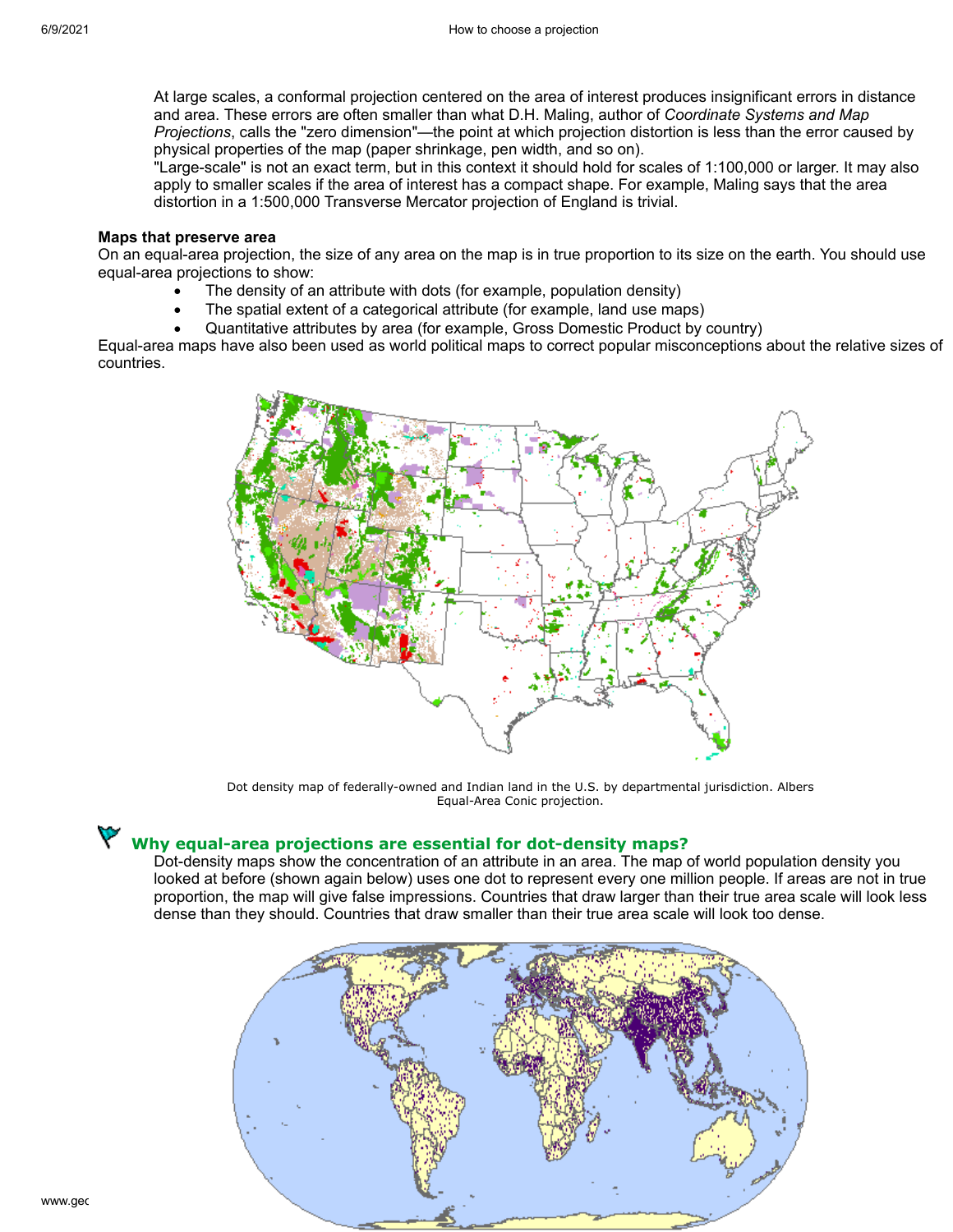The Eckert IV projection applied here is used by the *National Geographic Atlas, 7th edition*, for several of its world thematic maps.

#### **Maps that preserve scale**

No map provides true-to-scale distances for any measurement you might make. The Azimuthal Equidistant projection preserves true scale *from a single specified point* on the projection to all other points on the map. Possible uses for this property include:

- Maps of airline distances from a single city to several other cities
- Seismic maps showing distances from the epicenter of an earthquake
- Maps used to calculate costs or charges based on straight-line distance from a source
- · Maps used to calculate ranges; for example, the cruising ranges of airplanes or the habitats of animal species

The Two-Point Equidistant projection preserves true scale *from two specified points* on the projection to all other points on the map. This projection could be used to determine the distance of a ship at sea from the start and end of a voyage.



An Azimuthal Equidistant projection centered on New Delhi. Scale from New Delhi to all points (and likewise from all points to New Delhi) is correct.



www.gec $\,$ A Two-Point Equidistant projection. Scale is correct from both Sydney and San Francisco to all other points.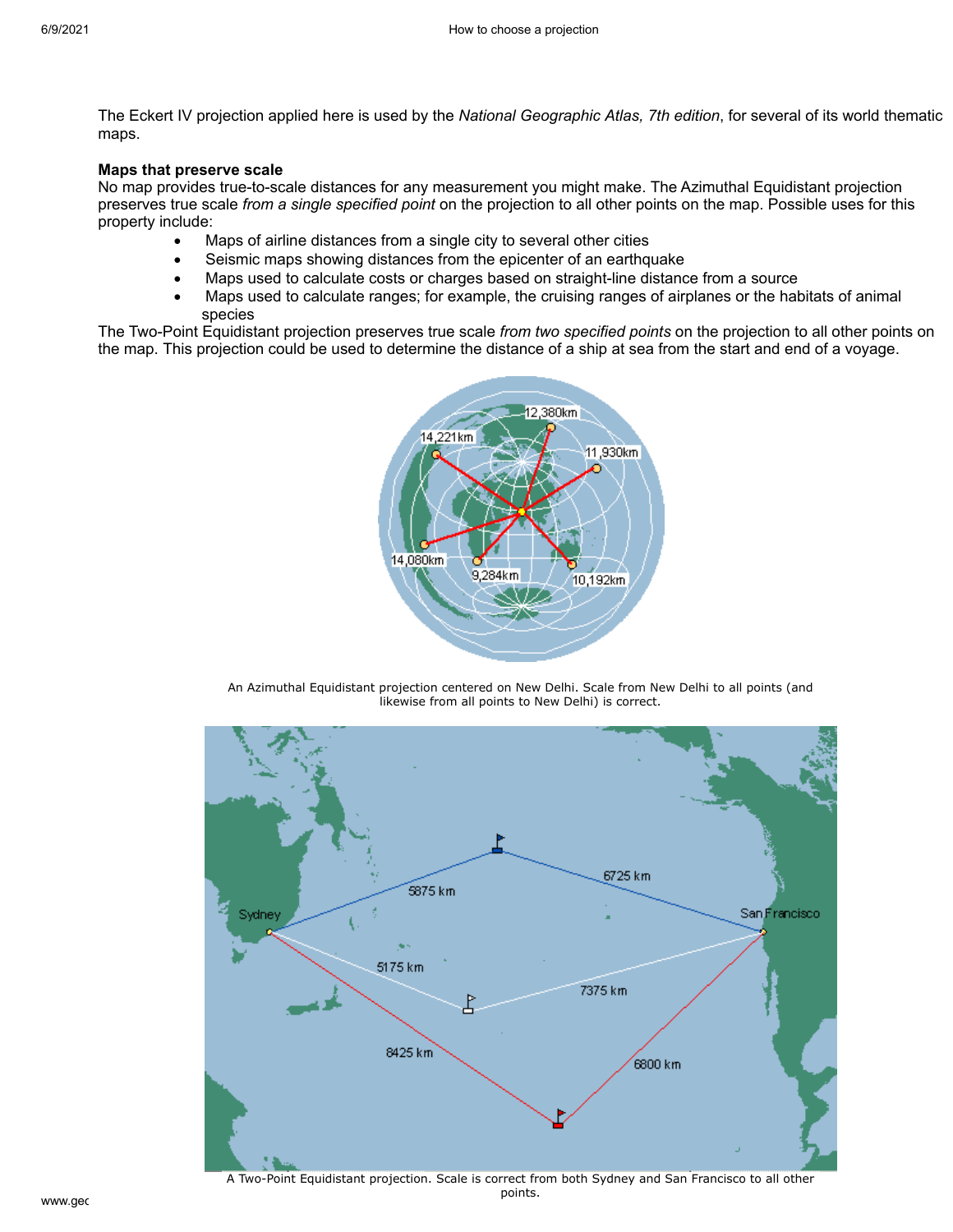#### **Maps that preserve direction**

On any azimuthal projection, all azimuths, or directions, are true from a single specified point to all other points on the map. (On a conformal projection, directions are locally true, but are distorted with distance.) Direction is not typically preserved for its own sake, but in conjunction with another property.

In navigation and route planning, however, direction matters for its own sake. The Gnomonic projection is unique among azimuthals in that every straight line drawn on it represents the arc of a great circle. Since a great circle is the shortest distance between two points, Gnomonic projections are useful for planning air and sea routes and for mapping phenomena, like radio waves, that follow shortest-distance paths.



A Gnomonic projection. Every straight line on the map is the shortest distance between two points. The lines do not have true scale, however.

# **True direction and constant direction revisited**

On the Gnomonic projection, any straight line between two points is the arc of a great circle. While good for route planning, this property is not good for practical navigation, because to follow a great circle, you have to keep changing your bearings.

On the Mercator projection—which is not azimuthal—any straight line between two points is a line of constant bearing: you follow a single compass heading to get from one point to another, but the route is longer than a great circle.

For short routes, navigators rely on the Mercator. For long routes, they may plan their course on the Gnomonic, then convert the great circle path to a series of shorter rhumb lines on the Mercator.

#### **General purpose maps**

Many compromise projections have been developed to show the world with a balanced distortion of shape and area. Among the most successful are:

- · Winkel Tripel (currently used by the National Geographic Society for world atlas maps)
- · Robinson
- **Miller Cylindrical**

For larger-scale maps, from continents to large countries, equidistant projections (equidistant in the sense of true scale along the meridians) are good at balancing shape and area distortion. Depending on your area of interest, you might use:

- Azimuthal Equidistant
- **Equidistant Conic**
- Plate Carrée

The National Geographic Society uses the Two-Point Equidistant projection to balance shape and area distortion for some maps of Asia.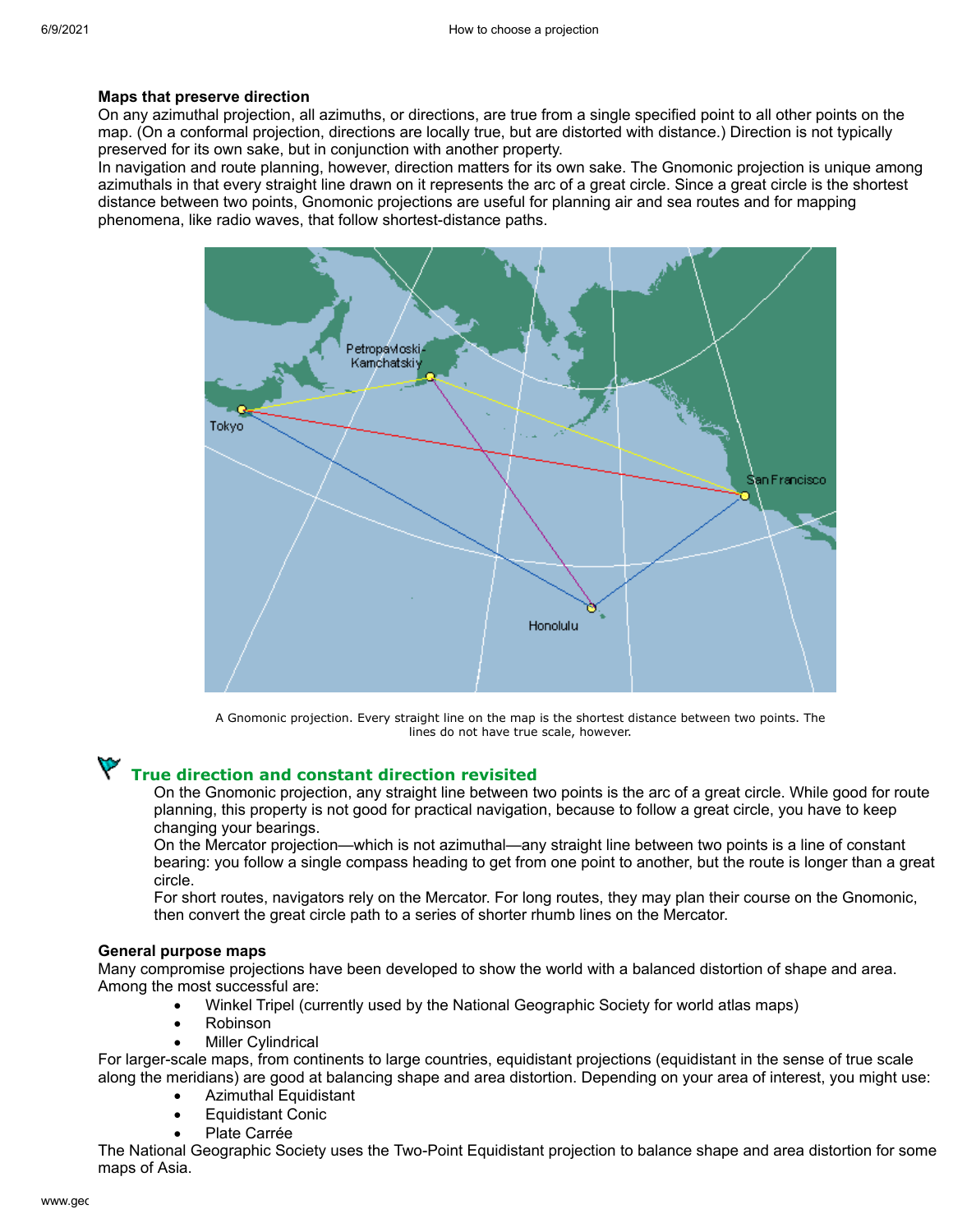

An Equidistant Conic projection of South America.



A Plate Carree projection of Indonesia.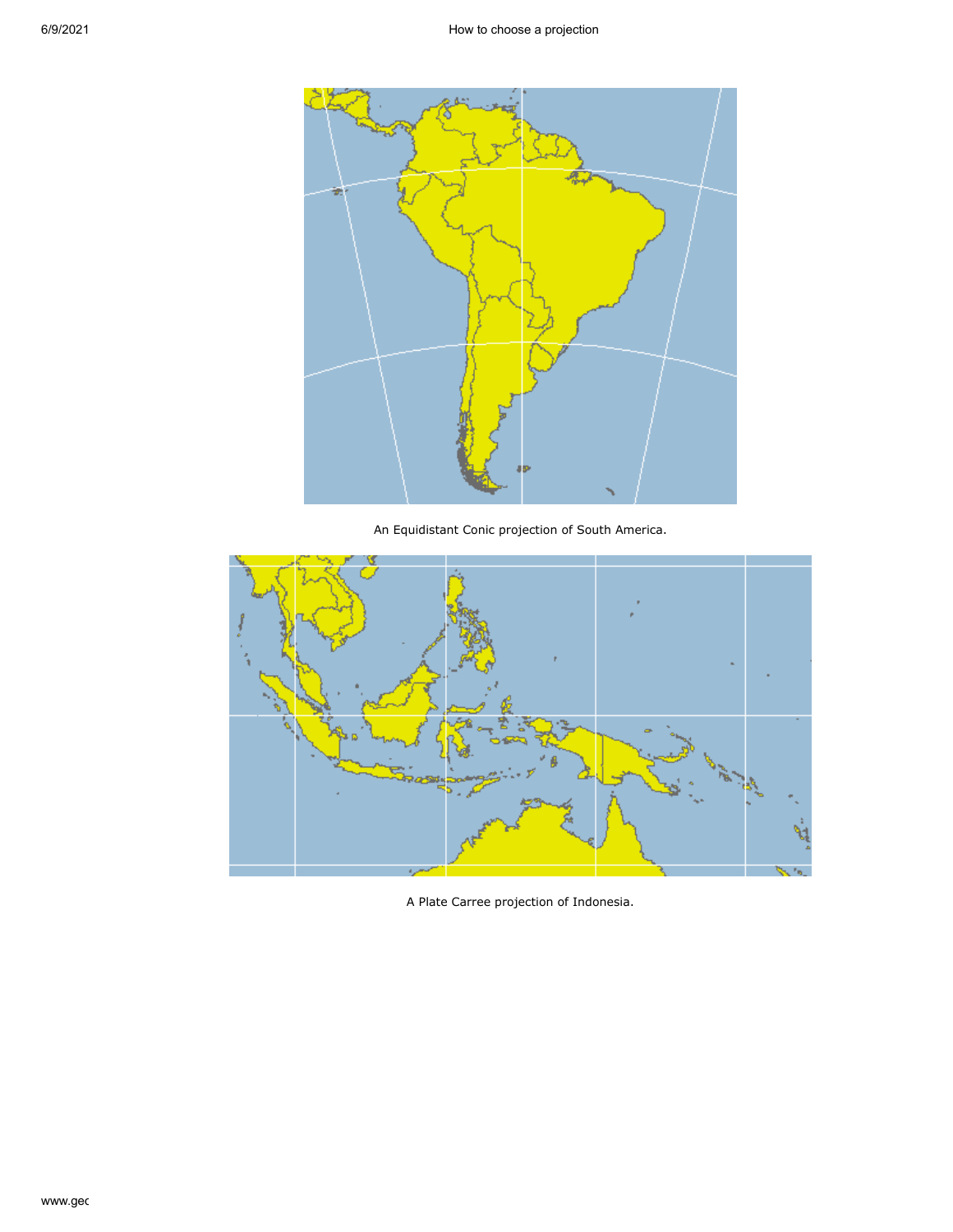

An Azimuthal Equidistant projection of the north pole.

#### **Which part of the world does your map show?**

The map's purpose narrows your choices, but doesn't determine a projection. After all, there are many conformal projections, many equal-area projections, and many compromise projections.

The next step in choosing a projection is to decide on the class of projection: cylindrical, conic, or azimuthal. A timehonored rule–dating to the 16th century–is to choose according to the latitude of your area of interest. The rule says:

- To map tropical regions, use a cylindrical projection
- To map middle latitudes, use a conic projection
- To map a polar region, use an azimuthal projection

The rule makes sense if you think about the line (or point) of zero distortion for each class of projection. In cylindrical projections, the line of zero distortion is the equator; in conic projections, it's a parallel of latitude; in azimuthal projections, it's one of the poles. Using a projection from the right class minimizes distortion for your area of interest.

But the rule applies only to the normal aspect of projections. For example, a cylindrical projection, free of distortion along the equator, obviously makes a better map of the tropics than an azimuthal projection centered on the north pole. But does it make a better map than an oblique azimuthal projection centered on the equator? Not necessarily.

The latitude rule meant a lot before the computer age, when cartographers worked from base maps drawn in a limited number of standard projections. Changing aspect or standard lines could take weeks or months of work and might be hard to justify for the sake of experimental or limited use. Nowadays, computer software makes it easy to change aspect and to modify projection parameters so that different classes of projection can be optimized for an area of interest.

# **Does the latitude rule still matter?**

It's still a good rule of thumb, especially if you want to choose a projection quickly and not worry about customizing the parameters. Just don't think of the rule as a limitation on your options.

#### **What shape is your area of interest?**

Although the latitude rule you just read about is less important than it used to be, the idea behind it—that of minimizing distortion for your area of interest—is still relevant. Azimuthal, conic, and cylindrical projections each have a distinct pattern of distortion.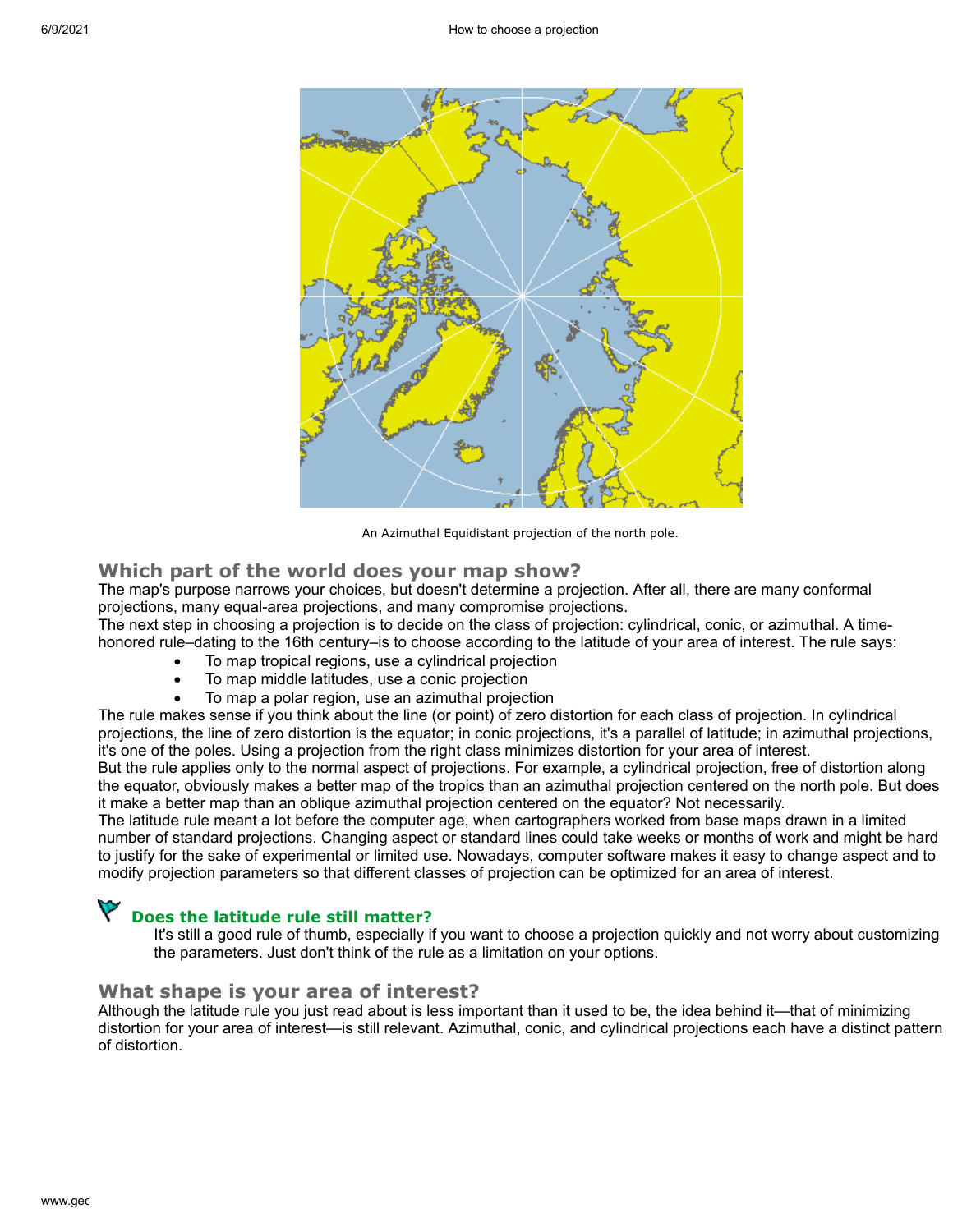

Top row: Conceptual drawings of tangent azimuthal, conic, and cylindrical projections. Bottom row: The corresponding distortion patterns. Darker blue shading represents increasing distortion. Black lines represent lines of equal distortion. Red points and lines represent zero distortion. Distortion contours for secant projections are much the same.

So a useful selection principle is to match the shape of your area of interest to a distortion pattern. The old latitude rule has been given a new formulation by Frank Canters, author of *Small-scale Map Projection Design*, (in slightly different words than these):

- · To map areas that extend along a great circle, use a cylindrical projection
- To map areas that extend along a small circle, use a conic projection
- · To map areas that are approximately circular (or have equal extent in all directions), use an azimuthal projection



Brazil's outline superimposed on an azimuthal distortion pattern (upper left); Kazakhstan's on a conic distortion pattern (lower left), and Tunisia's on a transverse cylindrical pattern (right).

It's not always easy to tell which distortion pattern is best-suited to a shape. Looking at China, for instance, it's not obvious whether an azimuthal or a conic projection would be better. (In fact, both are reasonable.) Experts can analyze distortion values in detail across a map, but that's too much work—and too much math—for most of us. Luckily, visual judgment usually gives decent results. Make sure you look at a globe, though—don't rely on the way shapes look on a map or a computer screen.

# **Young's Rule for selecting class of projection**

<sup>www.gec</sup> the center of your area of interest to the point farthest from the center. Call this value **z**. Young's rule says that if z/δ is less In 1920, A.E. Young developed a formula for deciding when to use an azimuthal projection. It works like this: suppose you draw two parallel lines—actually, two parallel small circles on the earth's surface—that bound your area of interest in the direction of its narrowest extent. These may be parallels of latitude, but they may just as well be transverse or oblique lines. Call the angular distance (the distance in degrees) between these lines **δ**. Now measure the angular distance from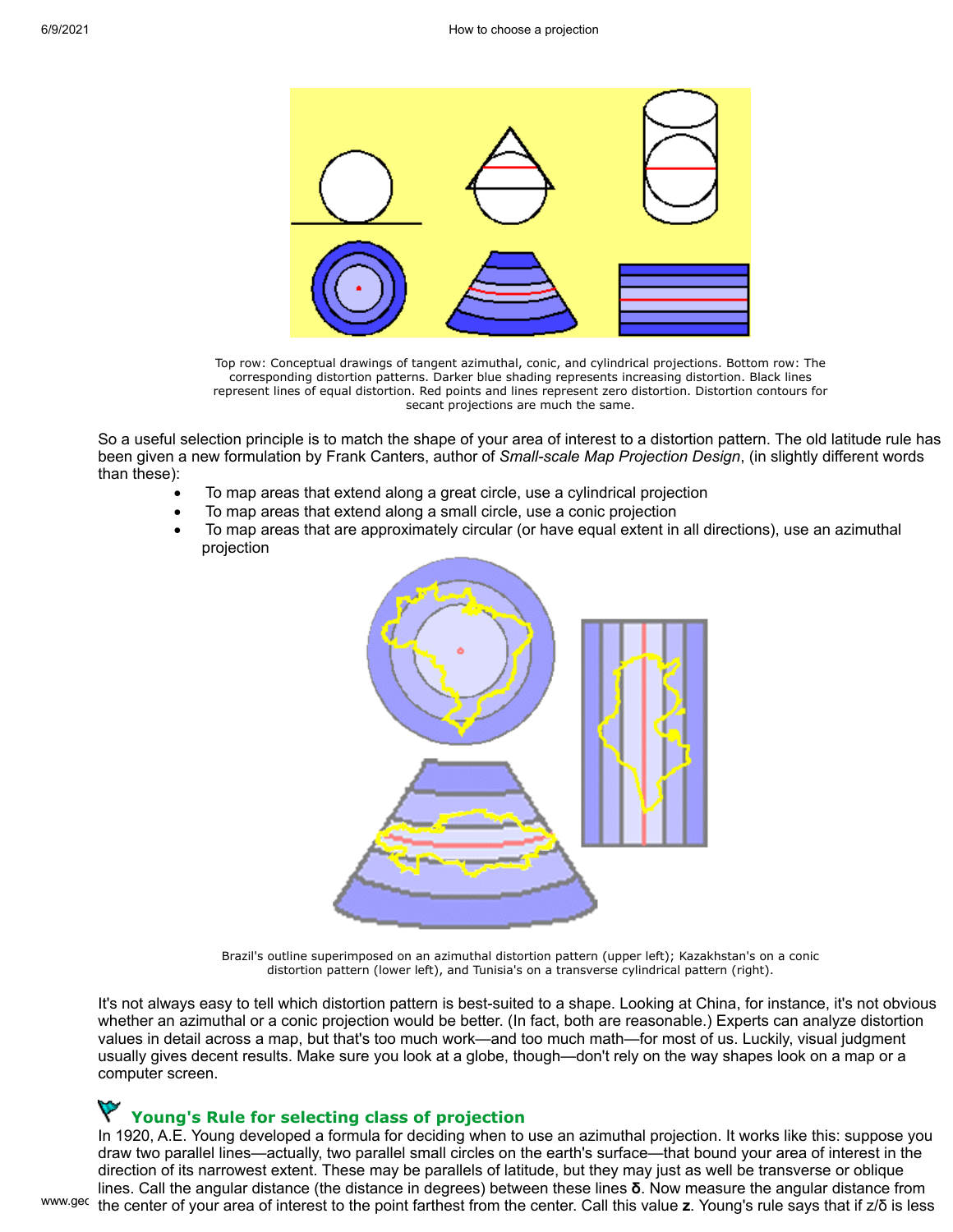

than 1.41, an azimuthal projection is the most suitable. If z/δ is greater than 1.41, you should use a conic or cylindrical projection instead.

Chile's value is 2.85, double Young's threshold, so an azimuthal projection is clearly unsuitable. For Sudan, which has a value of 0.66, an azimuthal projection is the right choice. Turkey's value is 1.38, a borderline case.

 $Z = 7.25^{\circ}$ 

Country and region outlines may have all sorts of protrusions, hollows, and weird dangling appendages. Such irregularities may be small in area but have a large effect on the spacing of your bounding parallel lines. You can adjust the value of δ by deciding how far to respect these irregularities. Likewise, the value of z is variable according to how you determine the center of the area of interest. In ArcMap, for example, polygon centroids don't always fall within the polygon boundary (Vietnam's centroid is in Laos), but you may want to stipulate that the center of an area must lie within the area's boundary.



Left: The bounding lines fully respect Sudan's outline. The value for this calculation is 0.66. Right: Moving the bounding lines closer together may give a truer, if less strictly accurate, picture of Sudan's shape. The value for this calculation is 0.81; an appreciable change, though an azimuthal projection is still recommended. Similarly, the value for Turkey can be plausibly adjusted to be either greater or less than 1.41. As a final example of measurement variability, Maling calculates the value for Chile as 2.3 (16 divided by 7), a good bit lower than the 2.85 value arrived at above.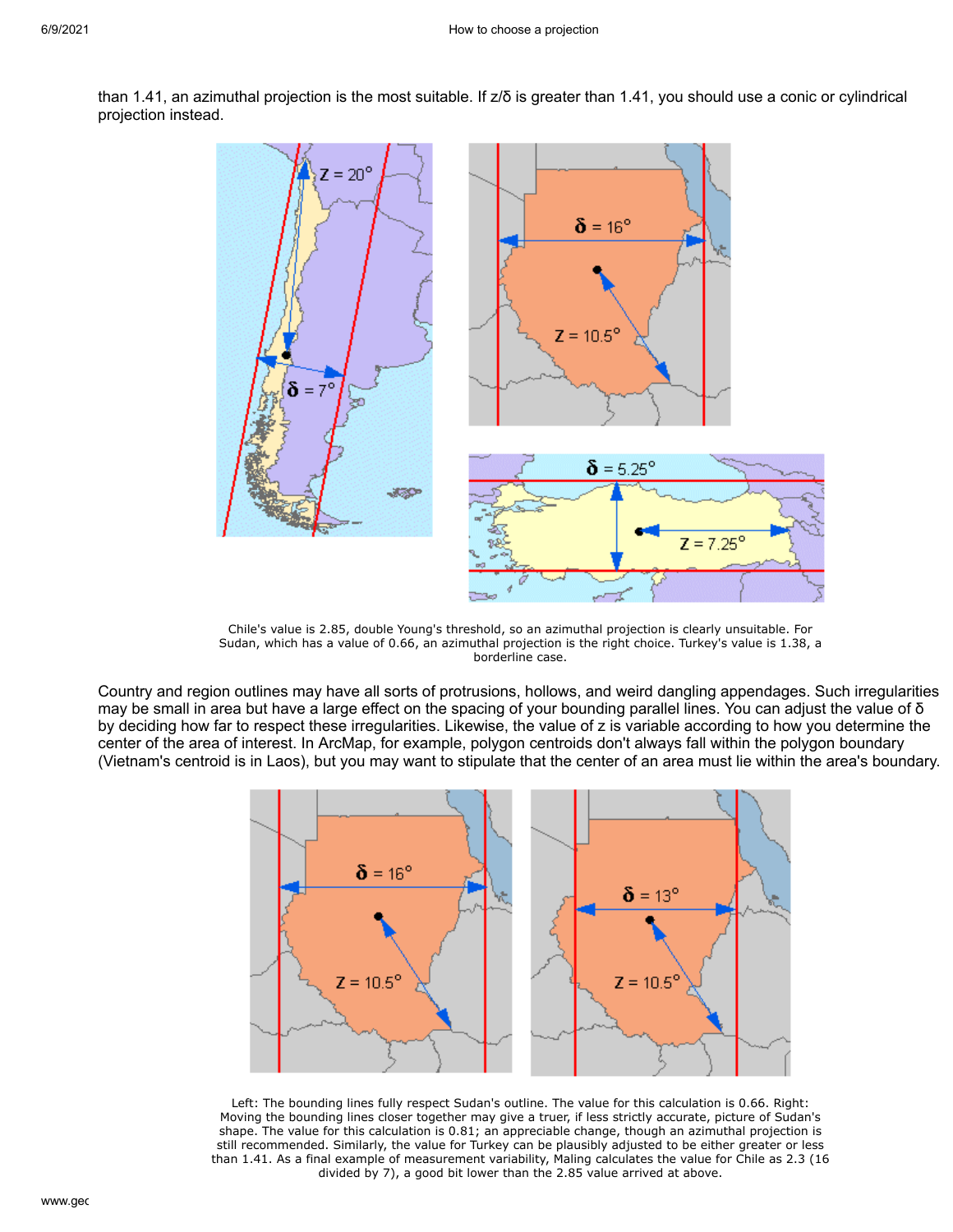Young's rule tells you when to use an azimuthal projection versus a conic or cylindrical projection, but it doesn't tell you how to choose between a conic and a cylindrical when an azimuthal has been ruled out. To help make this choice (repeating what was said above), look at the area of interest on a globe and see if its longer axis more closely conforms to the arc of a great circle or a small circle. Again, it's not always easy to tell, but a good look should be enough to rule out a plainly bad choice.

# **Using Young's Rule with ArcMap**

You can calculate z/δ in ArcMap with a little work:

- 1. Set the data frame to no projection or to a geographic projection, such as WGS84. **Note:** Your display units will default to decimal degrees. If no projection is set, ArcMap will perform your subsequent measurements on a sphere. If a geographic projection is set, the measurements will be done on a spheroid. (Either method should give good results.)
- 2. Draw a pair of parallel graphic lines that bound the area of interest as narrowly as possible.
- 3. Use the Measure tool **the the measure the angular distance between the lines. This is <b>δ**. (Note: Your graphic lines are lines—not parallel small circles—and may not have constant angular distance between them. Therefore, make your δ measurement across the center of the area of interest.)
- 4. Calculate the centroid of your area of interest. (For help, see the ArcGIS online help topic *Making field calculations*.) **Note:** If your area of interest includes two or more polygons, you'll have to dissolve them.
- 5. Add a graphic point at the centroid's coordinates. (**Hint:** Use the Size and Position tab of the graphic's Properties dialog.)
- 6. Measure the angular distance from the graphic point to the farthest boundary of the area of interest. This is **z**.
- 7. Calculate **z /δ**.

### **Recommended projections**

After taking into account the purpose of your map and the shape of your area of interest, you should be able to narrow down the possibilities… if not to a single projection, then at least to a short list of all good choices.

These projections are among the best of their kind, but they are not a complete list of suitable projections. With a few exceptions, these recommendations have been taken from John Snyder, *Map Projections: A Working Manual*, pp. 34-35.

#### **Recommended projections for hemisphere maps**



Recommended hemisphere projections. The Orthographic projection does not preserve shape, area, or distance, but it has a natural appearance and is often used for illustrations.

#### **Recommended projections for maps of continents and smaller areas**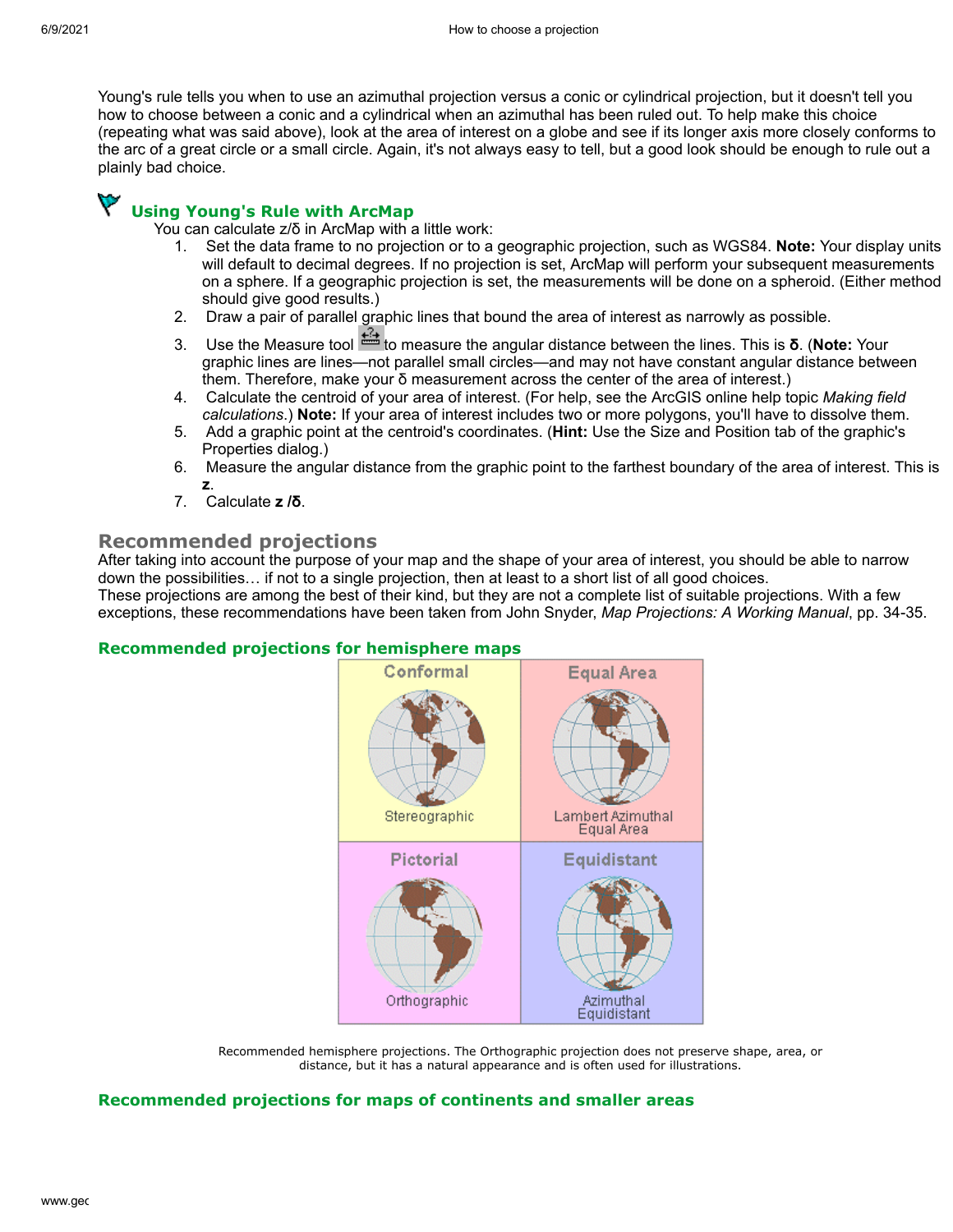|                 | Area of interest extends mainly |                                         |                     |           |                           |                          |                          |               |          |  |  |  |  |  |
|-----------------|---------------------------------|-----------------------------------------|---------------------|-----------|---------------------------|--------------------------|--------------------------|---------------|----------|--|--|--|--|--|
|                 | north to south                  | east to west                            |                     |           | equally in all directions | obliquely                |                          |               |          |  |  |  |  |  |
|                 |                                 | along                                   |                     | away from | centered                  | on or along              |                          | between pole  |          |  |  |  |  |  |
| <b>Property</b> |                                 | equator                                 | equator             |           | on pole                   | equator                  |                          | and equator   |          |  |  |  |  |  |
| Conformal       | Transverse                      | Mercator                                | Lambert             |           | Stereographic             | Stereographic            |                          | Stereographic | Hotine   |  |  |  |  |  |
|                 | Mercator                        |                                         |                     | Conformal | (polar).                  | (equatorial)             |                          | (oblique)     | Oblique  |  |  |  |  |  |
|                 |                                 |                                         | Conic               |           |                           |                          |                          |               | Mercator |  |  |  |  |  |
|                 |                                 |                                         |                     |           |                           |                          |                          |               |          |  |  |  |  |  |
| Equal-area      | Sinusoidal                      | Cylindrical<br>Lambert<br><b>Albers</b> |                     | Lambert   |                           | Lambert                  |                          |               |          |  |  |  |  |  |
|                 |                                 | Equal                                   | Equal Area<br>Conic |           | lAzimuthal                | Azimuthal                |                          | Azimuthal     |          |  |  |  |  |  |
|                 |                                 | Area                                    |                     |           | Equal Area                | Equal Area               |                          | Equal Area    |          |  |  |  |  |  |
|                 |                                 |                                         |                     |           | (polar)                   | (equatorial)             | (oblique)                |               |          |  |  |  |  |  |
|                 | Center of projection is         |                                         |                     |           |                           |                          |                          |               |          |  |  |  |  |  |
| <b>Property</b> |                                 | at pole                                 |                     |           | at equator                |                          | between pole and equator |               |          |  |  |  |  |  |
| Equidistant     | Azimuthal Equidistant           |                                         | Plate Carree        |           |                           | <b>Equidistant Conic</b> |                          |               |          |  |  |  |  |  |
| (true scale)    | (polar aspect)                  |                                         |                     |           |                           |                          |                          |               |          |  |  |  |  |  |
| on meridians)   |                                 |                                         |                     |           |                           |                          |                          |               |          |  |  |  |  |  |

For equal area maps of north-south and oblique extents, Snyder recommends transverse and oblique aspects of the Cylindrical Equal Area. These aspects of the Cylindrical Equal Area are not supported by ArcMap.

### **Projection properties summarized**

The two graphics below summarize properties for several popular projections. They are adapted from the fold-out chart in *Understanding Map Projections* (Kennedy, 1994-2000). This chart itself is adapted from a U.S. Geological Survey poster called *Map Projections*.

Projection names are listed across the top and projection properties along the side. The properties include the spatial property preserved by the map; the projection's appropriate extent (what size area it can cover); its appropriate spatial orientation (for instance, areas lying east–west); and its appropriate zone (for instance, mid-latitudes).

A black square means that the projection preserves a spatial property. A green square means the projection is highly suitable for a spatial extent or orientation. A blue square means lower, but still acceptable, suitability.

Orientations are a restriction on suitable extents. For example, if "continent" is a suitable extent and "east–west" is a suitable orientation, it means the projection is good for continents with an east–west orientation—not for all continents plus all areas that lie east–west.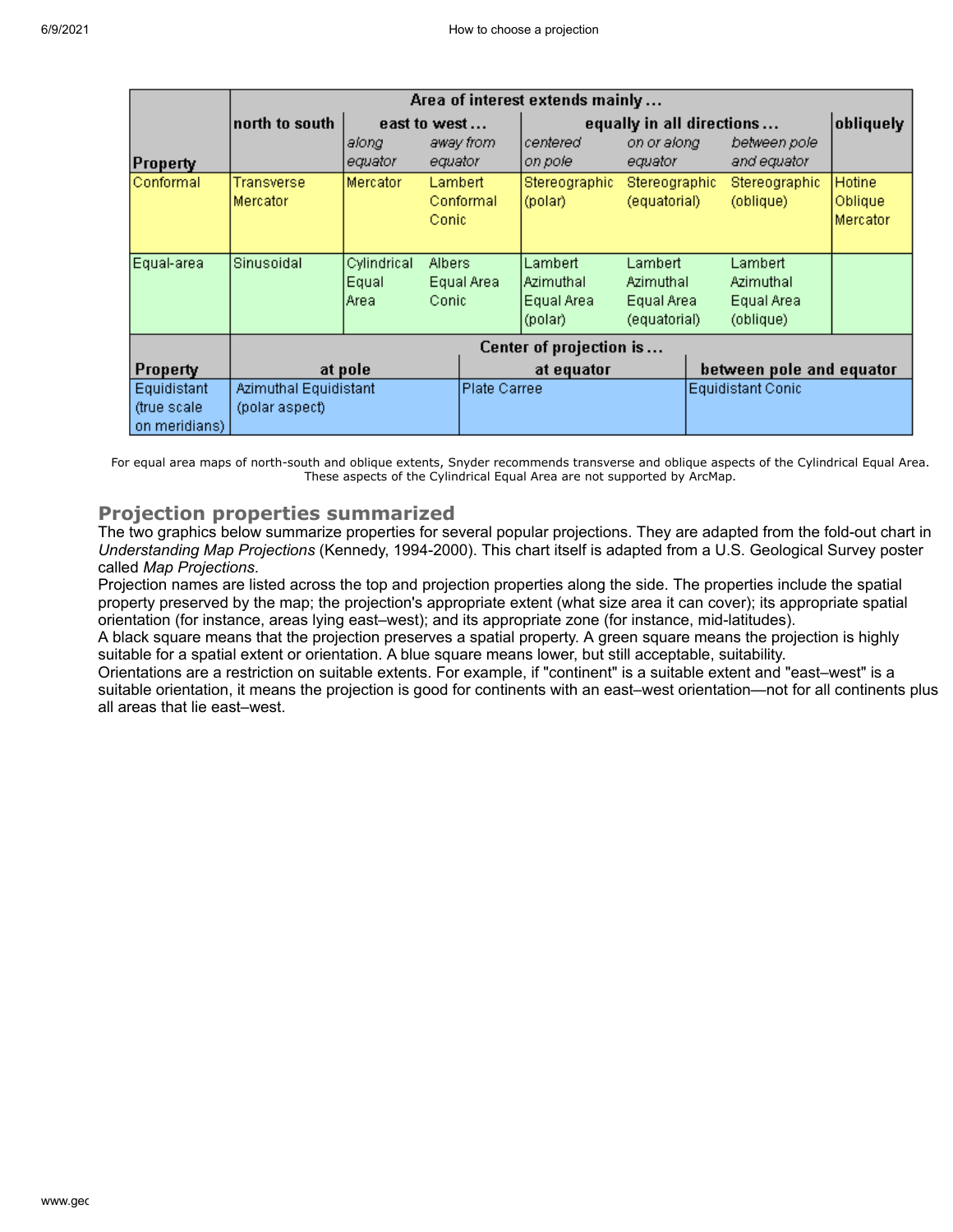| * equidistant can be either<br>true scale along any line<br>from the focal point or true<br>scale along meridians<br>minimal distortion<br>moderate distortion | Aitoff | <b>Albers</b><br><b>Area</b><br><b>Equal</b><br>Conic | Equidistant<br>Azimuthal | Beak<br>Behrmann Equal<br>Cylindrical | Bonne | Craster<br>Parabolic | Cylindrical<br>Equal<br>Brea | Eckert<br>$\subseteq$ | Equidistant<br><b>Conic</b> | Cylindrical<br>Equidistant | Flat<br>Polar<br>Quartic | Gnomonic | Hammer-Aitoff | Oblique<br>Mercator<br>Hotine | Lambert<br>Equal Area<br>Azimuthal | Lambert<br>Conformal<br>Conic | Loximuthal |
|----------------------------------------------------------------------------------------------------------------------------------------------------------------|--------|-------------------------------------------------------|--------------------------|---------------------------------------|-------|----------------------|------------------------------|-----------------------|-----------------------------|----------------------------|--------------------------|----------|---------------|-------------------------------|------------------------------------|-------------------------------|------------|
| <b>Properties</b>                                                                                                                                              |        |                                                       |                          |                                       |       |                      |                              |                       |                             |                            |                          |          |               |                               |                                    |                               |            |
| conformal                                                                                                                                                      |        |                                                       |                          |                                       |       |                      |                              |                       |                             |                            |                          |          |               |                               |                                    |                               |            |
| equal area                                                                                                                                                     |        |                                                       |                          |                                       |       |                      |                              |                       |                             |                            |                          |          |               |                               |                                    |                               |            |
| equidistant*                                                                                                                                                   |        |                                                       |                          |                                       |       |                      |                              |                       |                             |                            |                          |          |               |                               |                                    |                               |            |
| true direction                                                                                                                                                 |        |                                                       |                          |                                       |       |                      |                              |                       |                             |                            |                          |          |               |                               |                                    |                               |            |
| compromise                                                                                                                                                     |        |                                                       |                          |                                       |       |                      |                              |                       |                             |                            |                          |          |               |                               |                                    |                               |            |
| straight rhumbs                                                                                                                                                |        |                                                       |                          |                                       |       |                      |                              |                       |                             |                            |                          |          |               |                               |                                    |                               |            |
| perspective                                                                                                                                                    |        |                                                       |                          |                                       |       |                      |                              |                       |                             |                            |                          |          |               |                               |                                    |                               |            |
| <b>Suitable Extent</b>                                                                                                                                         |        |                                                       |                          |                                       |       |                      |                              |                       |                             |                            |                          |          |               |                               |                                    |                               |            |
| world                                                                                                                                                          |        |                                                       |                          |                                       |       |                      |                              |                       |                             |                            |                          |          |               |                               |                                    |                               |            |
| hemisphere                                                                                                                                                     |        |                                                       |                          |                                       |       |                      |                              |                       |                             |                            |                          |          |               |                               |                                    |                               |            |
| continent or ocean                                                                                                                                             |        |                                                       |                          |                                       |       |                      |                              |                       |                             |                            |                          |          |               |                               |                                    |                               |            |
| region or sea                                                                                                                                                  |        |                                                       |                          |                                       |       |                      |                              |                       |                             |                            |                          |          |               |                               |                                    |                               |            |
| small to medium country                                                                                                                                        |        |                                                       |                          |                                       |       |                      |                              |                       |                             |                            |                          |          |               |                               |                                    |                               |            |
| locality                                                                                                                                                       |        |                                                       |                          |                                       |       |                      |                              |                       |                             |                            |                          |          |               |                               |                                    |                               |            |
| <b>Suitable Orientation</b>                                                                                                                                    |        |                                                       |                          |                                       |       |                      |                              |                       |                             |                            |                          |          |               |                               |                                    |                               |            |
| or Latitude                                                                                                                                                    |        |                                                       |                          |                                       |       |                      |                              |                       |                             |                            |                          |          |               |                               |                                    |                               |            |
| north-south                                                                                                                                                    |        |                                                       |                          |                                       |       |                      |                              |                       |                             |                            |                          |          |               |                               |                                    |                               |            |
| east-west                                                                                                                                                      |        |                                                       |                          |                                       |       |                      |                              |                       |                             |                            |                          |          |               |                               |                                    |                               |            |
| oblique                                                                                                                                                        |        |                                                       |                          |                                       |       |                      |                              |                       |                             |                            |                          |          |               |                               |                                    |                               |            |
| equatorial                                                                                                                                                     |        |                                                       |                          |                                       |       |                      |                              |                       |                             |                            |                          |          |               |                               |                                    |                               |            |
| middle latitudes                                                                                                                                               |        |                                                       |                          |                                       |       |                      |                              |                       |                             |                            |                          |          |               |                               |                                    |                               |            |
| polar / circular                                                                                                                                               |        |                                                       |                          |                                       |       |                      |                              |                       |                             |                            |                          |          |               |                               |                                    |                               |            |